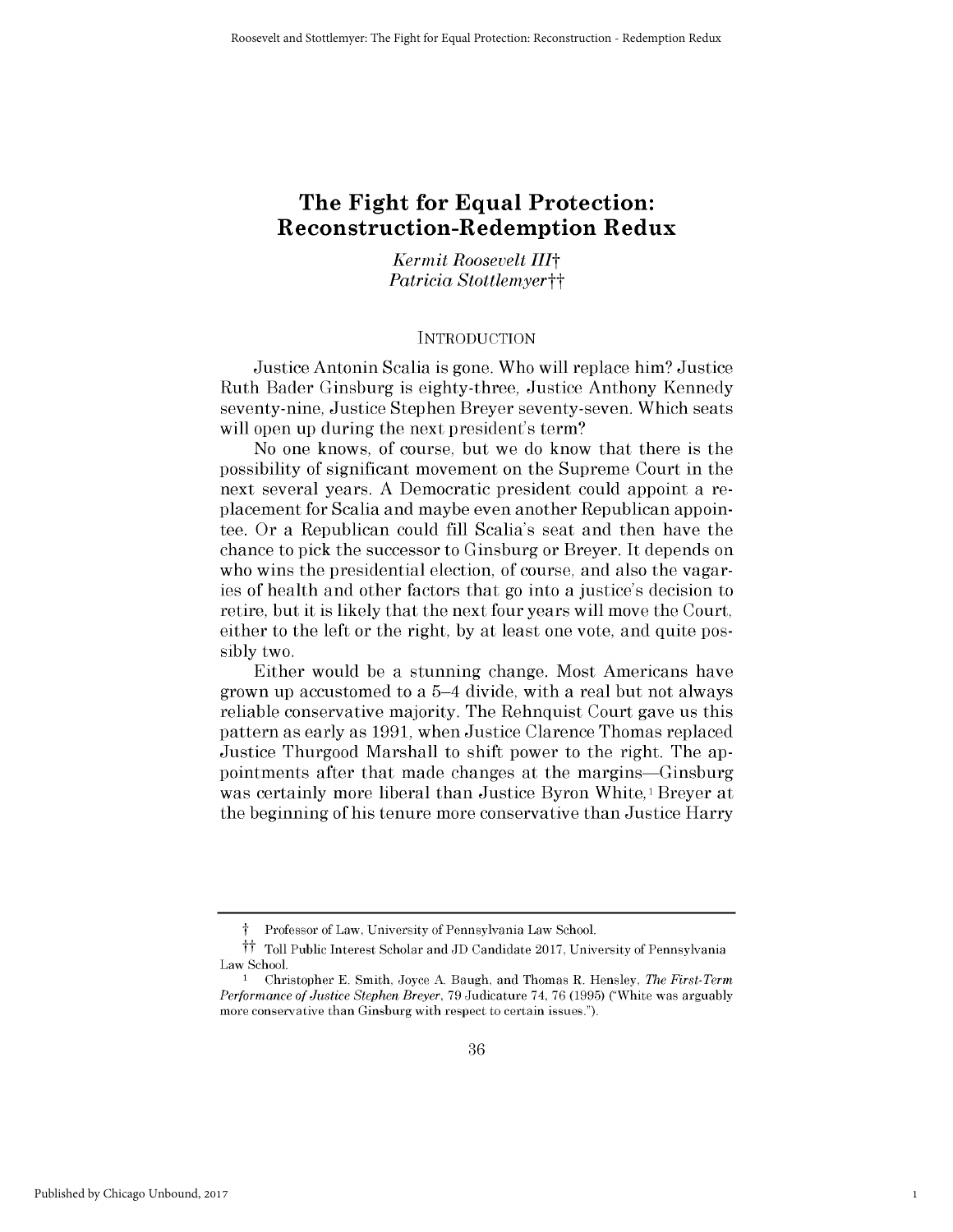# *Reconstruction-Redemption Redux* **20161 37**

Blackmun at the end of **his,2** Justice Samuel Alito notably different on women's issues than Justice Sandra Day O'Connor<sup>3</sup>—but for twenty-five years, we have generally had four reliable conservatives, four reliable liberals, and either O'Connor or Kennedy playing the role of the median or "swing" justice.4

The possibility of such dramatic change makes this an opportune moment to think about what is at stake—to think specifically about what kinds of doctrinal change we might see depending on how the Court shifts, and more generally about how to understand this historical moment. In this Essay, we try to do just that. **A** two-justice shift could upend just about any area of constitutional law, from the Commerce Clause, to Section Five enforcement power,<sup>5</sup> to individual rights such as abortion. But the possible movement of equal protection jurisprudence with respect to racial classifications provides a particularly revealing window into the larger trends at work. In this context, two strongly opposed visions of the Constitution contend against each other, and change in the Court's composition may determine the outcome of that struggle.

In what follows, we first set out the current state of the Supreme Court's race-based equal protection jurisprudence. We then note how a one- or two-justice shift, either to the right or left, would change that jurisprudence. Last, we use these possible jurisprudential changes to understand the competing constitutional visions and to place this moment in a larger historical context.

### **I.** WHERE WE ARE Now

The Court's recent encounters with race-based equal protection have almost exclusively been in the context of attempts to aid historically disadvantaged minorities. In these cases, the Court has staked out a very clear position, which is typically called the anticlassification view of equal protection.6 According to this view,

<sup>2</sup>See Andrew **D.** Martin, Kevin M. Quinn, and Lee Epstein, *The Median Justice, 83* **NC** L Rev **1275, 1300, 1318-19 (2005). See** also David M. Levitan, *The Effect of the Appointment of a Supreme Court Justice,* **28 U** Toledo L Rev **37, 81 (1996)** (noting that Breyer originally supported the death penalty, a traditionally conservative view, while Blackmun was generally opposed to **it,** a traditionally liberal view).

**<sup>3</sup>See** Joan Biskupic, *The Alito/O'Connor Switch,* **35** Pepperdine L Rev 495, 497- **501 (2008)** (discussing the differences between Alito's and O'Connor's positions on abortion rights and sex discrimination).

<sup>4</sup>**A.E.** Dick Howard, *Out of Infancy: The Roberts Court at Seven,* **98** Va L Rev In Brief **76, 90-92** (2012).

**<sup>5</sup> See US** Const Amend XIV, *§* **5.**

**<sup>6</sup>** Jack M. Balkin and Reva B. Siegel, *The American Civil Rights Tradition: Anticlassification or Antisubordination?,* **58 U** Miami L Rev **9, 10 (2003).**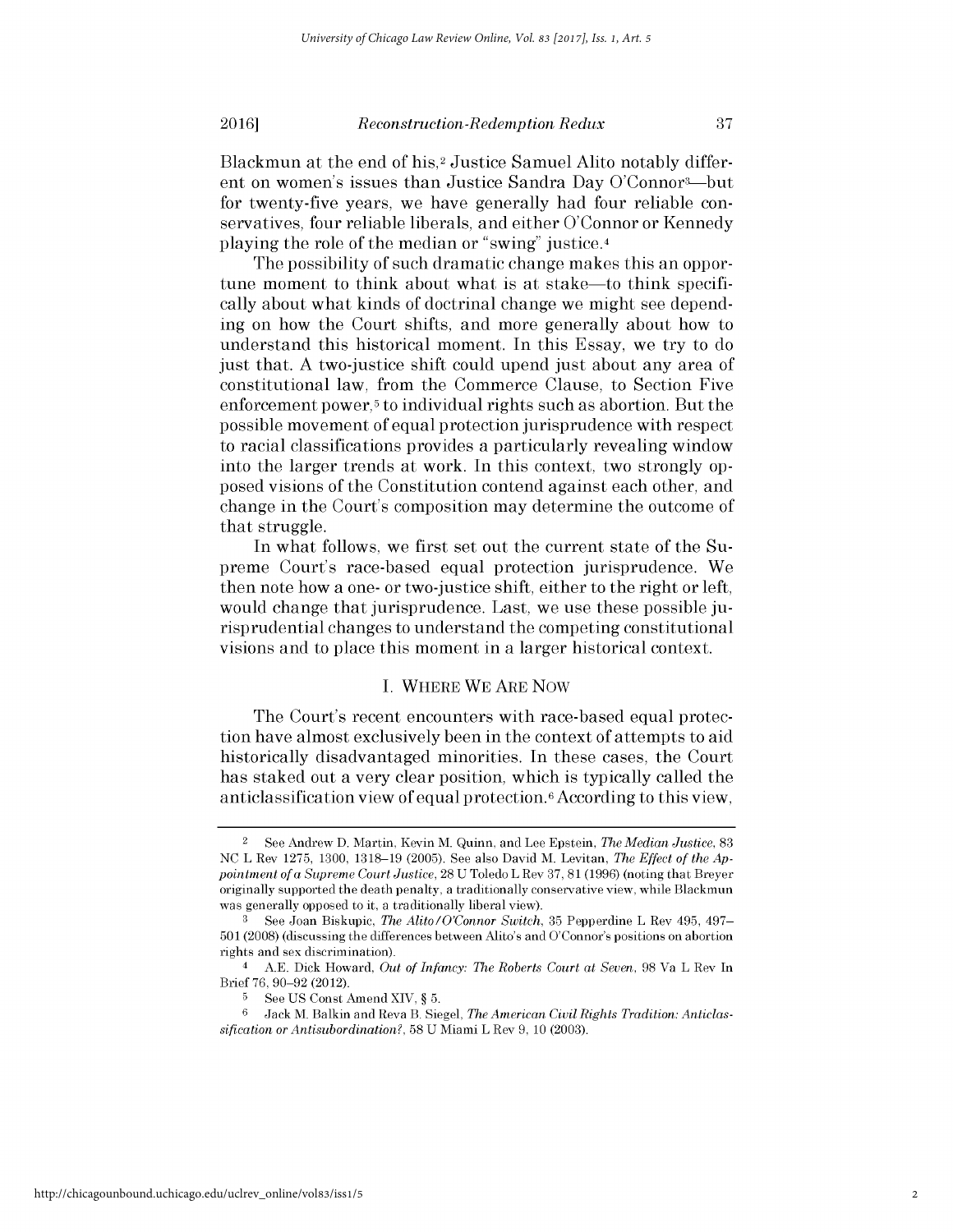# *The University of Chicago Law Review Online* **38 [83:36**

the point of the Equal Protection Clause of the Fourteenth Amendment is to protect people from being classified on the basis of certain characteristics. Race is the most suspect basis for classification, and all racial classifications receive strict scrutiny. Sex is also suspect, though somewhat less so; sex-based classifications receive intermediate scrutiny.

The anticlassification approach embodies three principles articulated in *Adarand Constructors, Inc v Pena:7* skepticism, consistency, and congruence. These principles mean, respectively, (a) that racial classifications receive strict scrutiny;8 **(b)** that this scrutiny extends to all racial classifications, regardless of their purpose or distribution of benefits and burdens; $9$  and (c) that the first two principles apply to the states and the federal government equally. **<sup>10</sup>**

The battles since *Adarand* have mostly been about how to ap**ply** strict scrutiny. The Court has recognized only two interests as sufficiently weighty to count as compelling: remedying the government's own past discrimination, and enhancing diversity as a means to improve education at the post-secondary level. In *Gratz <sup>v</sup>Bollinger"i and Grutter v Bollinger,12* the Rehnquist Court, with Justice  $O'$ Connor as the median justice, achieved a sort of détente between supporters and opponents of affirmative action: explicit consideration of race in higher education admissions was permissible, the Court suggested, as long as race was one factor considered among many, had no fixed weight, and was part of a holistic, individualized assessment of each applicant.13 **(Rigid** mechanical or quota-based systems, **by** contrast, were forbidden.)14

**<sup>7</sup> 515 US** 200 **(1995).** *Adarand* **held** that strict scrutiny must **be** applied to all racial classifications, whether benign or otherwise, imposed **by** the federal government, state governments, and local governments alike. **See** id at **226-27.** *Metro Broadcasting, Inc* **<sup>V</sup>** *FCC, 497* **US** 547 **(1990),** had previously **held** that benign racial classifications **by** the **fed**eral government could **be** scrutinized less closely. **Id** at 564-65.

*<sup>8</sup>Adarand,* **515 US** at 223-24.

**<sup>9</sup> Id** at 224.

**<sup>10</sup> See** id. **By** holding that strict scrutiny must **be** applied to all racial classifications, whether benign or otherwise, imposed **by** the federal government, state government, and local governments alike, the Court overruled its previous holding in *Metro Broadcasting.* **Id** at 224-27.

**<sup>11</sup>539 US** 244 **(2003).**

<sup>12</sup>**539 US** 306 **(2003).**

**<sup>13</sup>**Compare *Gratz,* **539 US** at 271-76 (finding that the university's admissions policy of awarding a twenty-point bonus to minority applicants was not narrowly tailored), with *Grutter,* **539 US** at **337-39** (finding that the university's "holistic" admission process, which considered race as one of many factors, was narrowly tailored).

<sup>14</sup>*Grutter,* **539 US** at 334.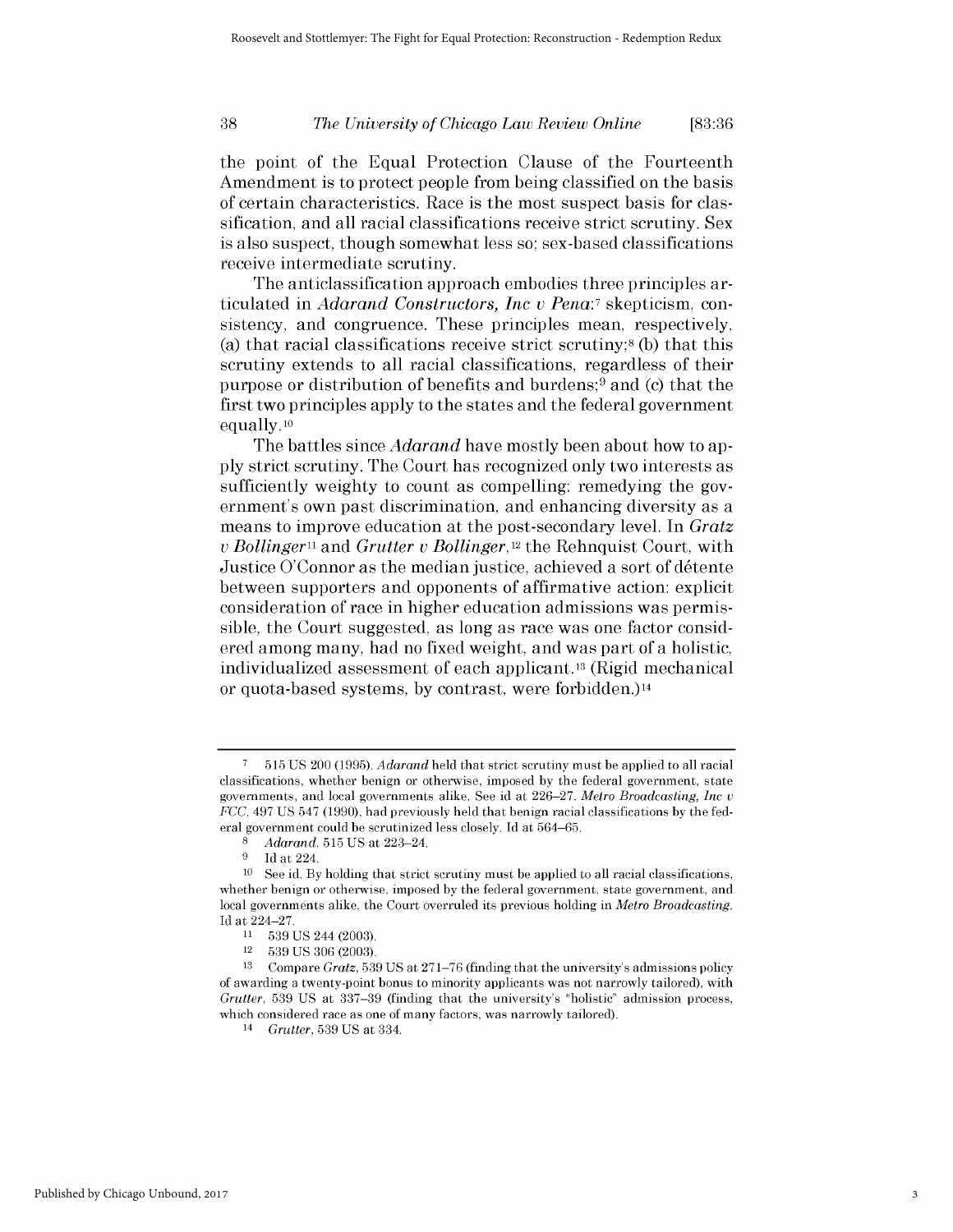#### **20161** *Reconstruction-Redemption Redux* **39**

The effects of that shift were visible in *Parents Involved in Community Schools v Seattle School District No* 1,15 in which the Court invalidated programs that sometimes used race in assigning students to elementary and secondary schools in an effort to avoid de facto segregation. **<sup>16</sup>**

*Parents Involved* differed from the ordinary affirmative action context in that school assignment was not a merit-based competition. **17** That might have alleviated some of the common concerns about affirmative action-that valued admission slots were being given to undeserving applicants, that beneficiaries of the program suffered stigma, or that recipients of preferences would end up in schools too competitive for them. 18 Nonetheless, the plurality opinion viewed the program with extreme skepticism. Chief Justice John Roberts, writing for the plurality, pronounced the state's interest in diversity for its own sake as being not just less than compelling but actually illegitimate, **19** and he interpreted *Brown v Board of Education of Topeka20* to condemn not segregation or stigma but the mere fact of classification.21 Kennedy, concurring, moderated the plurality's position **by** suggesting that a state's desire to avoid de facto segregation was in fact compelling and that states might pursue it **by** methods short of explicit racial classification, such as "drawing attendance zones with general recognition of the demographics of neighborhoods."<sup>22</sup> Kennedy, though, suggested that explicit classifications would rarely, **if** ever, survive.23

**<sup>15</sup> 551 US 701 (2007).** *Parents Involved* solidified the Court's current anticlassification approach to affirmative action.

**<sup>16</sup>Id** at **709-11,** 747-48.

**<sup>17</sup>** Compare *Parents Involved,* **551US** at **711-18** (explaining that the use of affirmative action was part of the random allocation of pupils among public schools in the district), with *Gratz,* **539 US** at **253-57** (explaining the many merit-based qualifications considered as part of the admissions process).

**<sup>18</sup>See,** for example, Richard Sander and Stuart Taylor Jr, *The Painful Truth about Affirmative Action* (The Atlantic, Oct 2, 2012), archived at http://perma.cc/9K3T-PEKP.

*<sup>19</sup>Parents Involved,* **551 US** at **729-33** (Roberts) (plurality).

<sup>20</sup>347 **US** 483 (1954). *Brown* prohibited racial segregation of public schools on the grounds that segregation inevitably stigmatized minority students and produced inherent inequality. **Id** at 495.

<sup>21</sup>*Parents Involved,* **551 US** at 746-48.

<sup>22</sup>**Id** at **789** (Kennedy concurring). Such measures, he suggested, would not receive strict scrutiny. **Id.**

**<sup>23</sup>Id** at **789-91** (Kennedy concurring).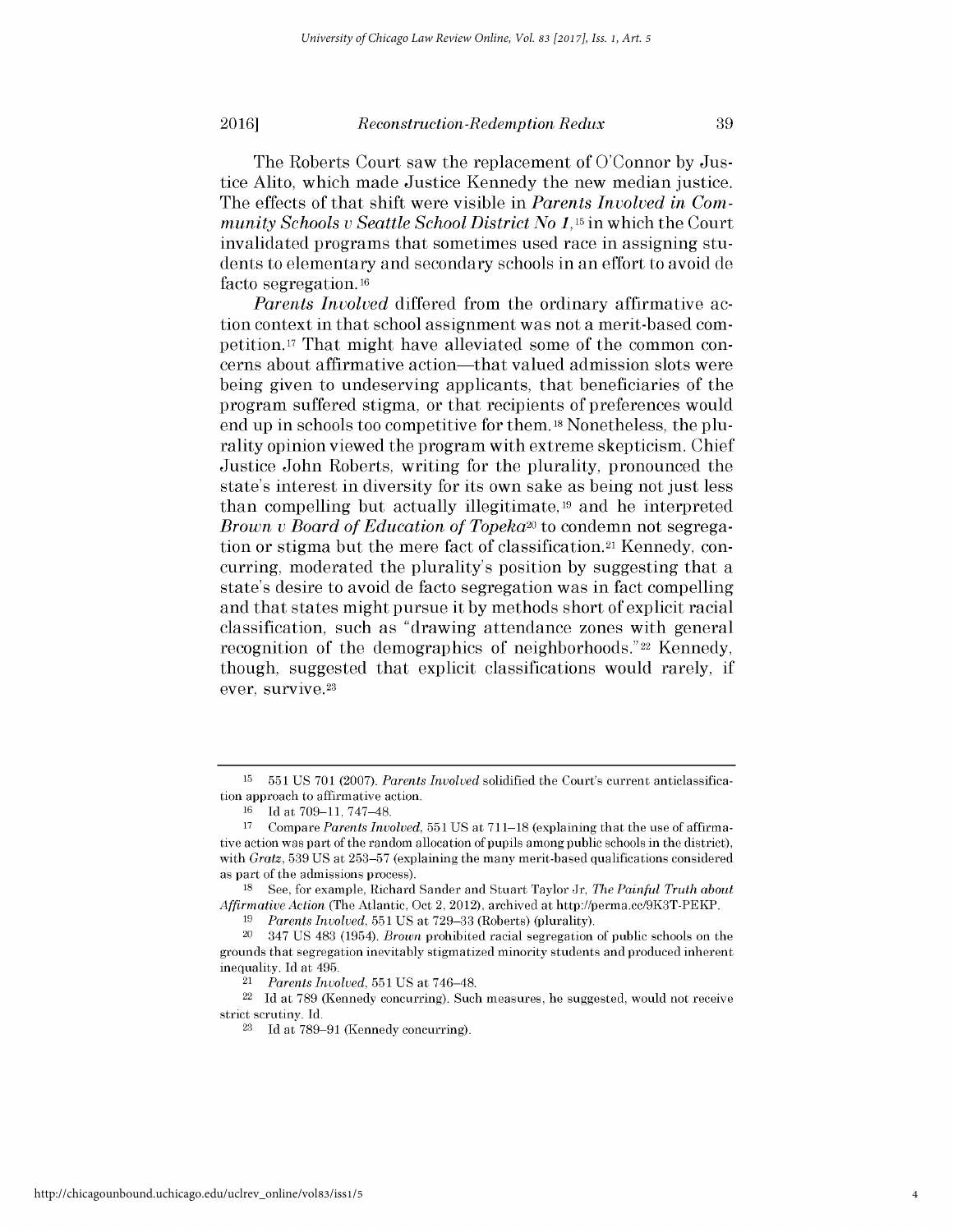# *The University of Chicago Law Review Online* 40 **[83:36**

### **II.** WHERE WE MIGHT **Go: ONE-JUSTICE SHIFTS**

The situation after *Parents Involved* seems volatile and incoherent. Justice Kennedy's position seemed to be motivated **by** a somewhat idiosyncratic concern that explicit racial classifications involve the government's assignment of a racial identity that individuals might not share, what he described as "a classification that tells each student he or she is to be defined **by** race."24 This interest in self-definition is a common concern of Kennedy's jurisprudence, expressed most strikingly in the so-called sweet mystery of life passage from *Planned Parenthood of Southeastern Pennsylvania v Casey.25* But this concern does not seem to be shared **by** other justices in the equal protection context. And Kennedy's suggestion that measures short of explicit racial classifications may be used to achieve racial diversity without facing strict scrutiny is hard to square with the Court's longstanding precedents holding that intentional use of a facially neutral tool to achieve a preferred racial result is treated like an explicit classification.<sup>26</sup>

Before Justice Scalia's death, then, it seemed likely that equal protection jurisprudence would continue its rightward drift. Kennedy, as the median justice, would move the Court a bit further, most likely in the direction of a repudiation of *Grutter* and a categorical ban on the explicit consideration of race in school admissions. That seemed to be the suggestion of the Court's first *Fisher v University of Texas at Austin27* decision: strict scrutiny should be applied in the traditional, "fatal in fact" manner rather than the more permissive version assumed after the Court's decision in *Grutter.28 The* Fifth Circuit **did** not get the memo, though,

<sup>24</sup>**Id** at **789** (Kennedy concurring).

**<sup>25</sup>505 US 833, 851 (1992)** ("At the heart of liberty is the right to define one's own concept of existence, of meaning, of the universe, and of the mystery of human life.").

**<sup>26</sup> See,** for example, *Washington v Davis,* 426 **US 229,** 241 **(1976) ("A** statute, otherwise neutral on its face, must not **be** applied so as invidiously to discriminate on the basis of race.").

**<sup>27</sup> 133 S** Ct 2411 **(2013)** ("Fisher *I"). Fisher I* **held** that the Fifth Circuit had improperly applied strict scrutiny. While the Fifth Circuit had allowed a presumption that the school acted in good faith when it classified on the basis of race, leaving the burden with petitioner to rebut that presumption, Justice Kennedy, writing for the Court, stated that *Grutter places the burden on the university to prove its program is narrowly tailored, and* that no deference is due to the university. **Id** at 2419-20.

**<sup>28</sup>Id** at 2421. In *Parents Involved,* Kennedy did suggest that explicit consideration of race would **be** permissible if necessary, but the import of *Fisher I* seems to **be** that necessity means more than it did in *Grutter. Compare Parents Involved,* **551 US** at **790** (Kennedy concurring) (stating that explicit race classifications "may **be** considered legitimate only if they are a last resort to achieve a compelling interest") with *Fisher 1,* **133 S** Ct at 2420 (observing that "strict scrutiny does require a court to examine with care, and not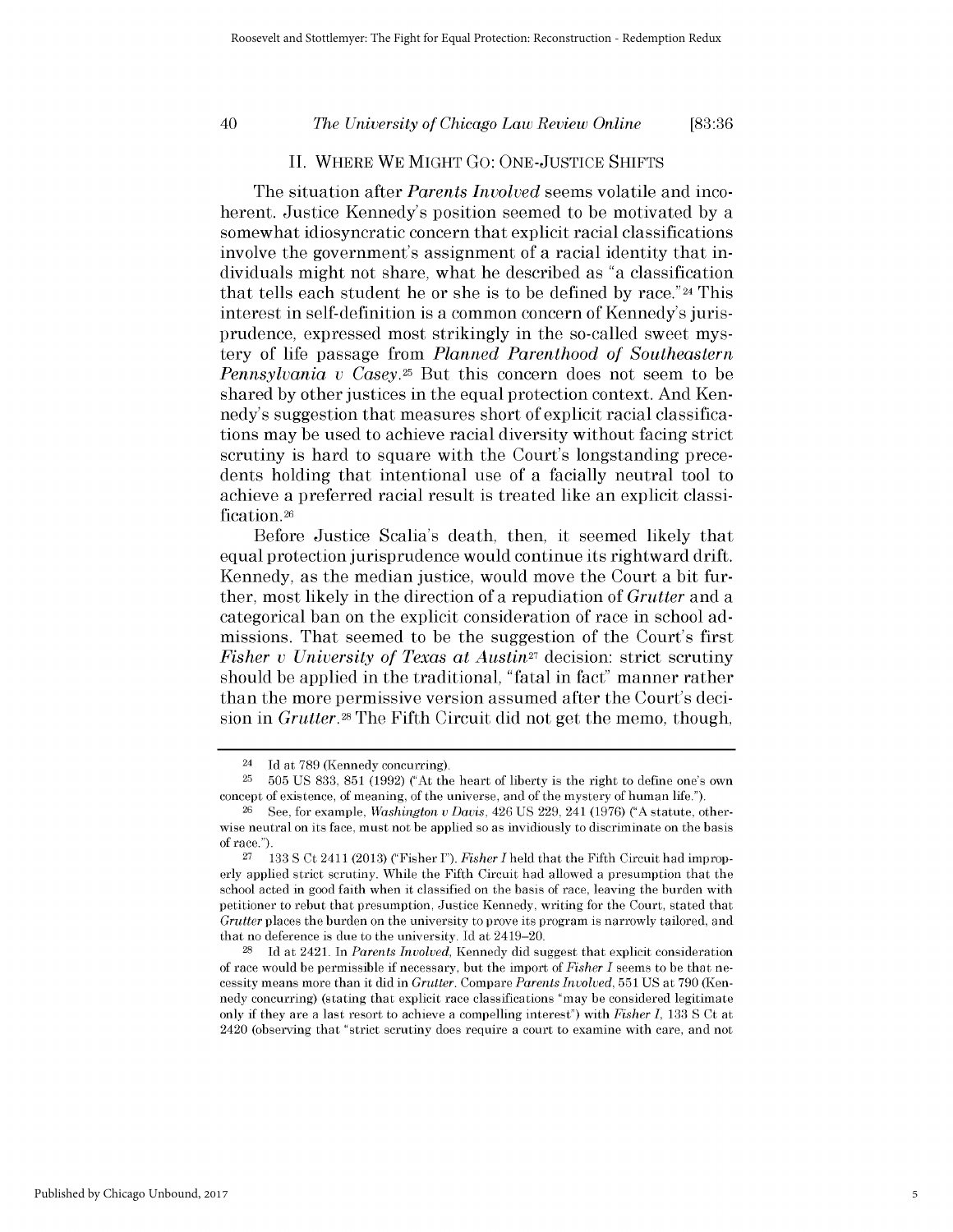leaving the Court poised to explain itself more clearly and forcefully in the second *Fisher v University of Texas at Austin.29*

But with Scalia no longer on the Court, that outcome **did** not come to pass. <sup>30</sup>Instead, the Court affirmed the Fifth Circuit, in a Kennedy opinion that sounded much more like the O'Connor of *Grutter* than the Kennedy of *Parents Involved.31* **If** a Republican appointee replaces Scalia, we may see a slight tack back to the right, but otherwise the future of affirmative action looks suddenly brighter. **If** a Democratic president appoints Scalia's successor instead, Justice Breyer will become the new median **jus**tice. At the least, that would preserve the *Gratz-Grutter* compromise. Strict scrutiny might well persist for race-based affirmative action, but it would be the watered-down, deferential strict scrutiny of *Grutter.* In fact, a new, five-justice liberal majority could push the law substantially further. But there are also reasons it might stay its hand: disagreement with prior decisions is not necessarily sufficient motivation to overrule them, preserving the *Gratz-Grutter* status quo might seem enough of an accomplishment, and with only five votes the Court might not want to risk a sudden tack back **if** the balance shifted again. We thus postpone discussion of the more ambitious liberal move for the next Part.

### III. WHERE WE MIGHT Go: Two-JUSTICE **SHIFTS**

What **if** the change on the Court is more dramatic? **If** a Republican president appoints Justice Scalia's successor and then gets the chance to replace a Democratic appointee like Justice Ginsburg or Justice Breyer, the median justice will be someone to the right of Justice Kennedy, and there is another shoe waiting to

defer to, a university's serious, good faith consideration of workable race-neutral alternatives") (quotation marks omitted).

**<sup>29</sup>758 F3d 663,** 642-49 (5th Cir 2014), cert granted, **135 S** Ct **2888 (2015)** (applying strict scrutiny on remand and upholding the University of Texas's affirmative action program). The Fifth Circuit found for the university after the remand of *Fisher I,* and the Court granted certiorari again to review that decision. In *Fisher v University of Texas at Austin,* 2016 WL 3434399 **(US)** ("Fisher **II"),** the Supreme Court decided that the Fifth Circuit properly applied strict scrutiny as articulated in *Fisher I.* **Id** at \*14-15.

**<sup>30</sup>**Scalia's death did not eliminate the conservative majority in *Fisher II,* because Justice Elena Kagan recused herself. It did, however, mean that Kennedy remained the median justice for *Fisher II.*

**<sup>31</sup> See** Garrett Epps, *How Affirmative Action Won the Day* (The Atlantic, June **23,** 2016), archived at http://perma.cc/W67E-VTWT ("Kennedy has now placed himself firmly in the Powell-O'Connor camp.").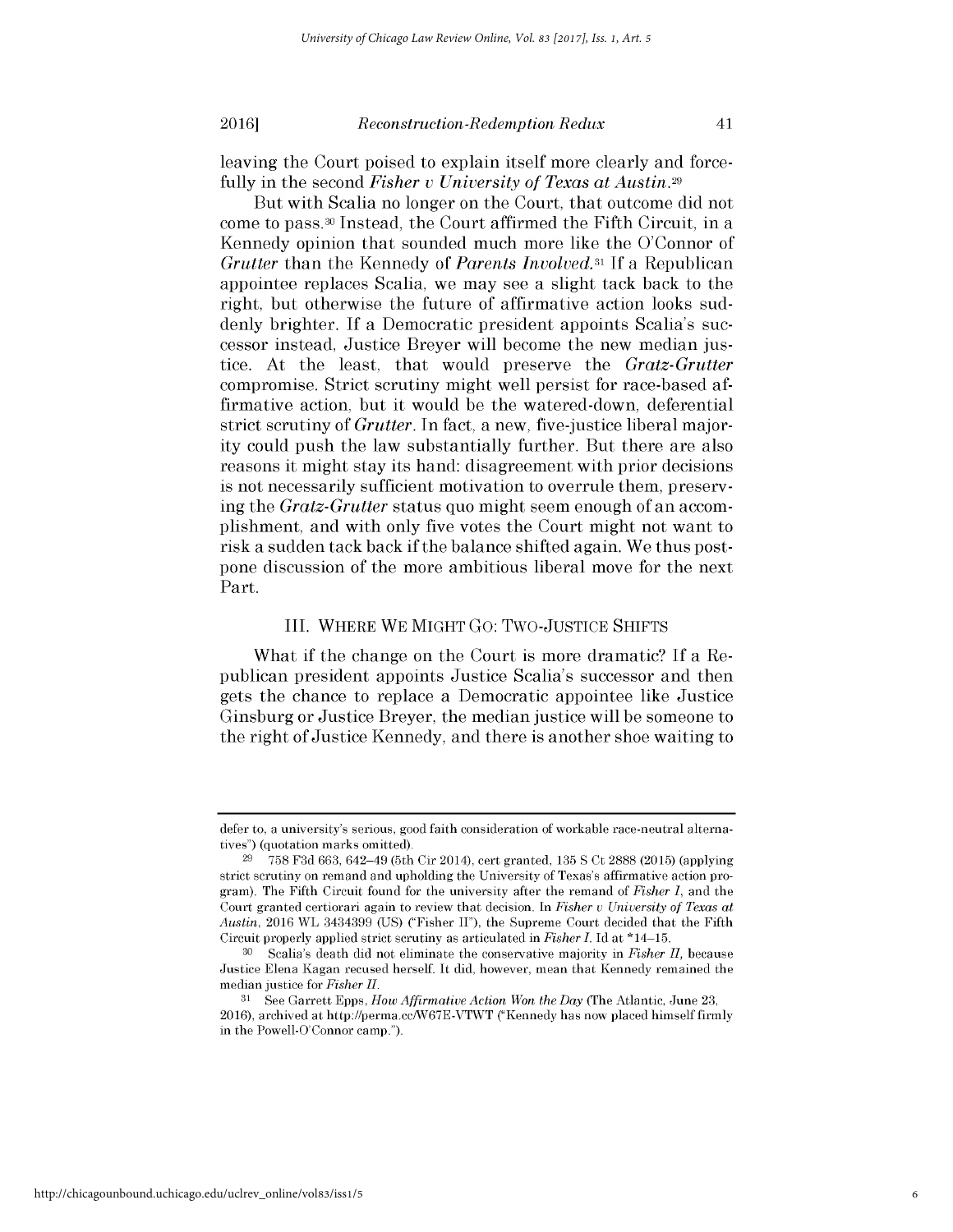# *The University of Chicago Law Review Online* 42 **[83:36**

drop-the theory that disparate impact causes of action are unconstitutional. The *Ricci v DeStefano32* decision foreshadowed this possibility. In that case, the City of New Haven threw out the results of a test it had used for promoting firefighters on the grounds that it appeared to have a disparate impact on minority candidates.33 But throwing out the results was disparate treatment—intentional race discrimination—according to the Supreme Court, and impermissible under Title VII.34

*Ricci* thus shows us one feature which is apparently already part of our equal protection jurisprudence: attempts to avert or remedy disparate impact count as intentional discrimination and will receive strict scrutiny.<sup>35</sup> But Scalia, in his concurrence, hinted at another possibility for equal protection jurisprudence. Because Title VII shifts the burden to the employer to show a business justification for employment practices with disparate impact,<sup>36</sup> employers presumably have an incentive to avoid or remedy **dis**parate impact-which is to say, in *Ricci's* terms, that it gives employers an incentive to engage in intentional discrimination. <sup>37</sup>

Is a law that encourages private racial discrimination (even if that discrimination is intended to be beneficent) constitutional? Quite possibly not, Scalia suggested.38 The ambitious conservative move in race-based equal protection, then, might be to use the Equal Protection Clause not simply to ban explicit considerations of race but also to ban disparate impact lawsuits—to invalidate any legislative attempt to give disparate impact legal significance. It seemed possible that the Court might take that step in *Texas Department of Housing and Community Affairs v Inclusive*

**<sup>32</sup>557 US 557 (2009).**

**<sup>33</sup>Id** *at* **561-63.**

<sup>34</sup>**Id** at **563.**

**<sup>35</sup> See** id at **582** (noting that "certain government actions to remedy past racial discrimination-actions that are themselves based on race-are constitutional only where there is a strong basis in evidence that remedial actions were necessary") (quotation marks omitted).

**<sup>36</sup>***Ricci,* **557 US** at **594-95** (Scalia concurring).

**<sup>37</sup>Id** at **581** ("Allowing employers to violate the disparate-treatment prohibition based on a mere good-faith fear of disparate-impact liability would encourage race-based action at the slightest hint of disparate impact.").

**<sup>38</sup>See** id at 594 (Scalia concurring) (observing that "[the Court's] resolution of this dispute merely postpones the evil day on which the Court will have to confront the question: Whether, or to what extent, are the disparate-impact provisions of Title VII **.** . **.** consistent with the Constitution's guarantee of equal protection? The question is not an easy one.").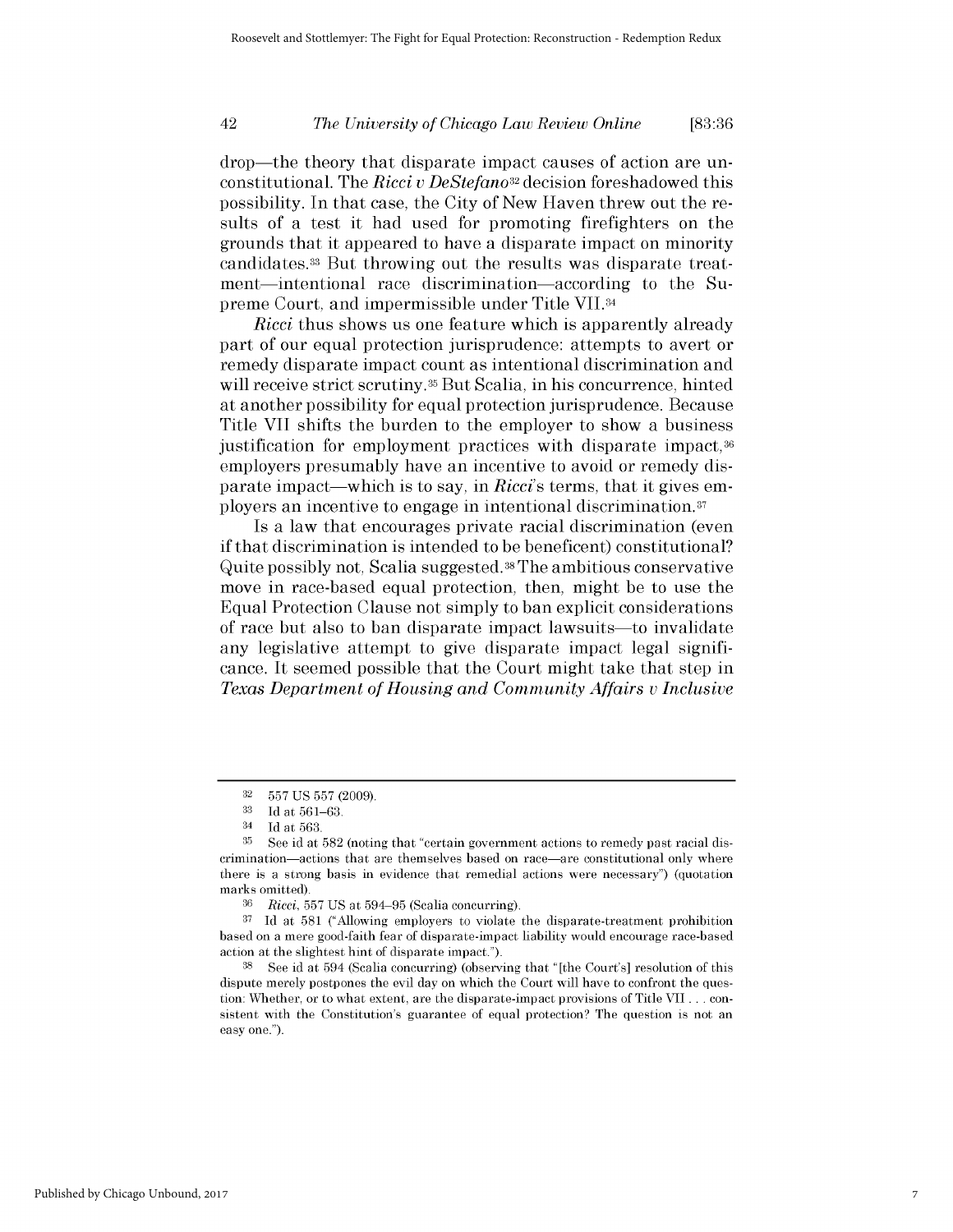What about the liberals? Simply replacing Scalia with a Democratic appointee moves the median to Breyer; another liberal replacement of a conservative could move it further. **A** solid sixjustice liberal majority would likely feel less constrained **by** precedent and freer to take bold steps. The new majority could turn its attention to disparate impact. The reconstructed Court might assert not only that statutes giving disparate impact legal significance are constitutional, but also that the Constitution, too, counts it as significant. The liberal majority could find that equal protection analysis, like Title VII, shifts the burden to the defendant upon a plaintiffs mere showing of disparate impact.

An ambitious liberal majority might also revise the anticlassification approach to equal protection. Before *Adarand's* consistency principle appeared, the Supreme Court suggested that not all racial classifications were the same. It suggested that classifications intended to benefit a disadvantaged minority were less suspect than classifications that burdened that **minority.41** This implication is clear in the famous footnote four of *United States <sup>v</sup> Carolene Products Co42 and* in the criteria announced in *Frontiero <sup>v</sup>Richardson43 for* deciding whether a particular group counted as a suspect class.44

**<sup>39 135</sup> S** Ct **2507, 2513 (2015)** (addressing whether the Fair Housing Act allowed for disparate impact liability). Some have argued that reading the statute to allow for disparate impact liability rendered it unconstitutional. **See,** for example, Brief of *Amici Curiae* Judicial Watch, Inc and Allied Educational Foundation in Support of Petitioners, *Texas Department of Housing and Community Affairs v Inclusive Communities Project,* Inc, No **13-1371, \*7-12 (US filed** Nov 24, 2014) (available on Westlaw at 2014 WL **6706834)** (arguing that **"** [t]he only way to treat the troubled concept of 'race' in the law should **be** to absolutely prohibit its use as a basis for making decisions affecting individuals or groups"); Michael K. Grimaldi, *Disparate Impact after Ricci and* Lewis, 14 Scholar **165, 166-67** (2011) (explaining that conservatives think that the disparate-impact prohibition should **be** abandoned).

*<sup>40</sup>Texas Department of Housing,* **135 S** Ct at **2521-22, 2525-26.**

**<sup>41</sup> See,** for example, *Fullilove v Klutznick,* 448 **US** 448, **480-82 (1980)** (finding a government program that gave preference to minority-owned businesses was constitutional and "reject[ing] the contention that in the remedial context the Congress must act in a wholly 'color-blind' fashion").

<sup>42 304</sup> **US** 144 **(1938).** *Carolene Product's* footnote four announced the criteria that should trigger closer scrutiny from the Court: those being discriminated against are "discrete and insular minorities," and the political process is not functioning to properly protect the interests of the groups at issue. **Id** at **152** n 4.

<sup>43 411</sup> **US 677 (1973).**

**<sup>44</sup> Id** at **684-86** (announcing that a "suspect class," meaning one needing the government's protection through the application of heightened scrutiny, could **be** distinguished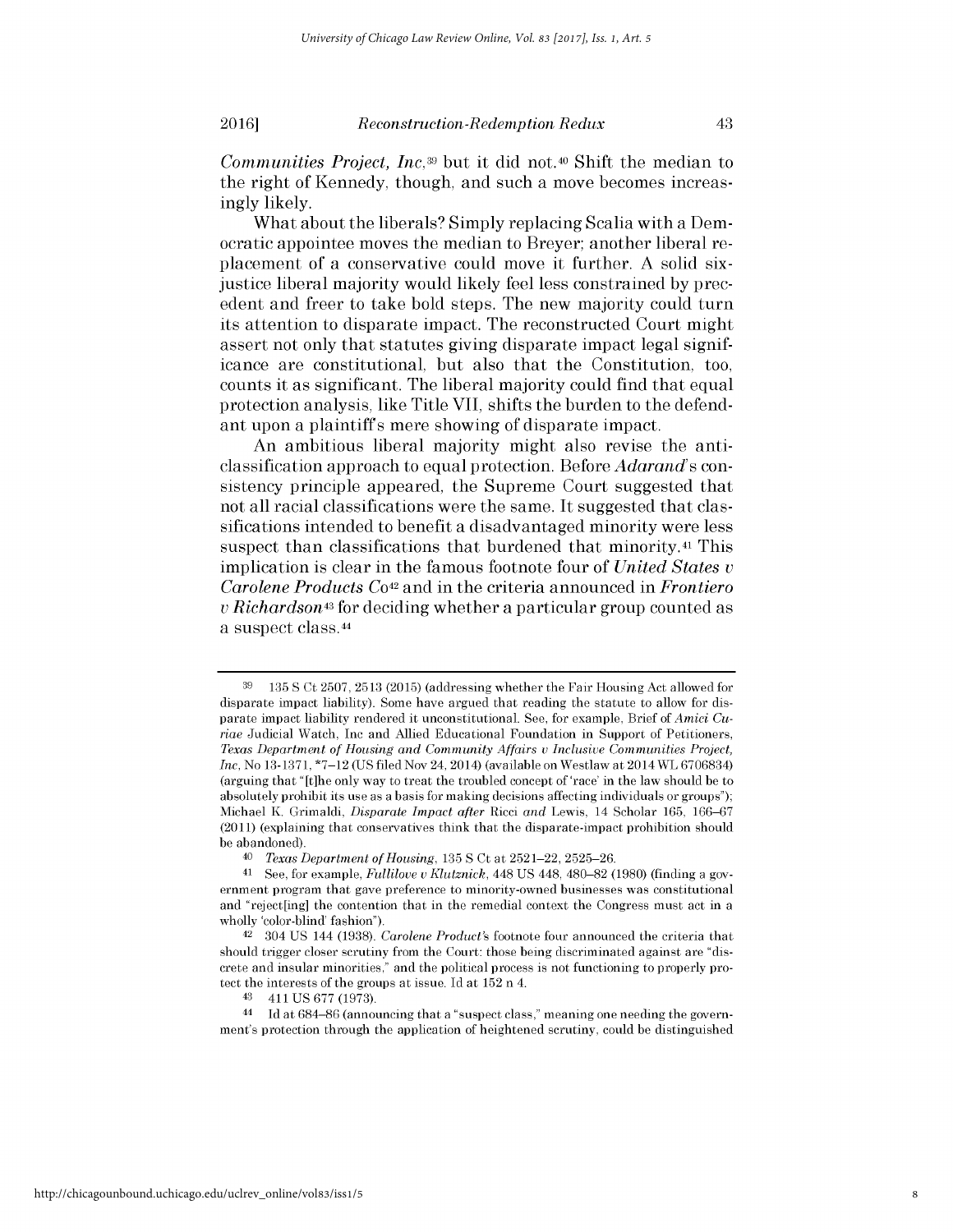# *The University of Chicago Law Review Online* 44 **[83:36**

**If** it **did** this, the Court would be restoring a different understanding of the Equal Protection Clause, what is called the antisubordination perspective. Rather than prohibiting discrimination based on certain characteristics, this understanding of the Equal Protection Clause prohibits oppressive or unjustified **dis**crimination.45 Heightened scrutiny is used to evaluate only classifications that are **highly** likely to be oppressive-something that can be said much more easily of discrimination against a vulnerable minority than discrimination in its favor.<sup>46</sup>

Like the conservative repudiation of disparate impact, this would be an ambitious move. But just as the ground has been laid for the conservative move in Ricci, building blocks for the return to antisubordination exist. One could point to the continued vitality of antisubordination discourse in sex discrimination, perhaps most notably in Ginsburg's majority opinion in *United States <sup>v</sup> Virginia.47* Ginsburg has made notable attempts to shift the basis for the Court's abortion jurisprudence to a rationale rooted in equality; one could easily imagine her embracing a doctrinal **dis**tinction between benign and invidious classifications.

# IV. THE **SHIFTS IN** HISTORICAL **CONTEXT**

The discussion to this point has suggested modest and more ambitious moves that might result from changing membership on the Supreme Court. Those moves may be understood as steps towards the fulfillment of two different visions of the Equal Protection Clause. The conservative anticlassification view would bar any government consideration of race, even **if** the intent is to avert or remedy the disparate impact of the government's own policies. It would likewise bar any attempt to encourage private employers to avoid or remedy disparate impact. The Equal Protection Clause, under this view, would stand as a barrier to most government attempts to promote racial equality. It would have the effect, in many cases, of leaving undisturbed or even locking in existing racial inequalities.

**by** several characteristics, including the following: the group **(1)** has suffered a history **of** unjustified discrimination; (2) is defined **by** an immutable, unchosen characteristic; **(3)** is defined **by** a characteristic that is irrelevant to merit; (4) has a lack of political power; and **(5)** is presently suffering from discrimination).

**<sup>45</sup>**John Hasnas, *Equal Opportunity, Affirmative Action, and the Anti-Discrimination Principle: The Philosophical Basis for the Legal Prohibition of Discrimination,* **71** Fordham L Rev 423, **515** (2002).

**<sup>46</sup>Id** at **517.**

<sup>47</sup>**518 US 515,** 531-34 **(1996).**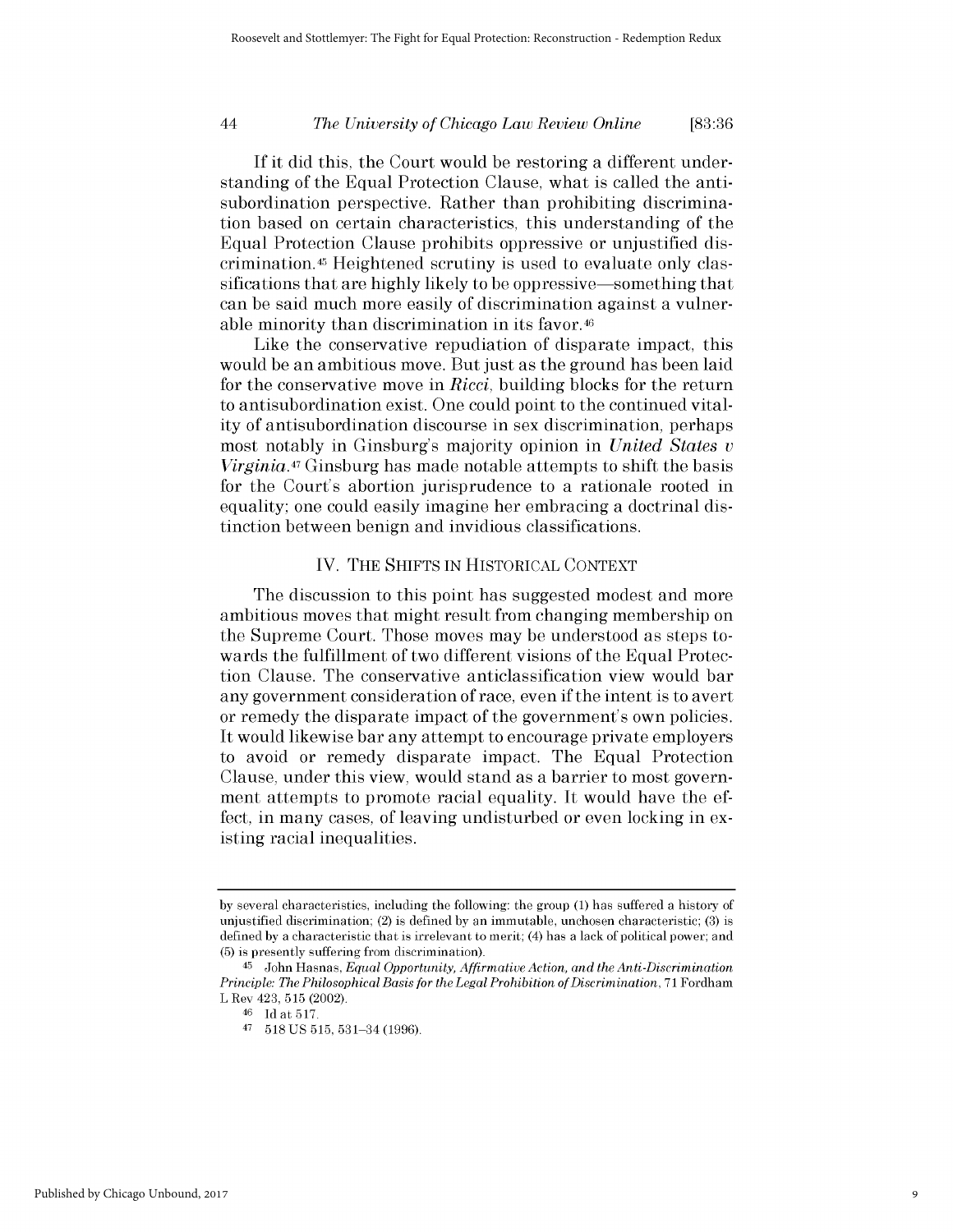# **2016** Reconstruction-Redemption Redux 45

The liberal antisubordination view, **by** contrast, would give the government a freer hand in attempting to promote racial equality. Under this view, the Equal Protection Clause would prevent race-based oppression or attempts to create a racial caste system, but not attempts to bring the races together or to break down racial hierarchy.48

The liberal vision here is relatively easy to locate in history. It expresses the meaning assigned to the Equal Protection Clause in the Reconstruction era. The Court was not a friend to Reconstruction, but it **did** consistently describe the purpose of the Equal Protection Clause as averting "unfriendly action" based on "jealousy and positive dislike"49 or which might "necessarily imply the inferiority of either race," **50** stamp one race "with a badge of inferiority,"51 or be enacted "for the annoyance or oppression of a particular class." **<sup>52</sup>**

What about the conservative vision? The anticlassification view can be found in stray sentences of early cases, such as *Strauder v West Virginia's53* suggestion that "the law in the States shall be the same for the black as for the white."54 But this view does not really emerge until *Regents of the University of California v Bakke55* in **1978,** and it does not acquire majority support until *City of Richmond v J.A. Croson Co56* in **1989** and *Adarand57* in **1995.** In terms of Supreme Court membership, these decisions are the product of Reagan appointments—Justices O'Connor, Scalia, and Kennedy. We might then associate anticlassification with the constitutional vision of the Rehnquist and late Burger Courts, what is often called New Federalism. President Ronald Reagan, after all, kicked off his **1980** campaign with a speech in Philadelphia that praised states' rights.<sup>58</sup>

<sup>48</sup> For more on different potential motivations behind equal protection laws, see generally Richard **A.** Primus, *Equal Protection and Disparate Impact: Round Three,* **117** Harv L Rev 493 **(2003).**

<sup>49</sup>*Strauder u West Virginia, 100* **US 303, 306 (1879).**

**<sup>50</sup>***Plessy u Ferguson,* **163 US 537,** 544 **(1896).**

**<sup>51</sup>Id** at **551.**

**<sup>52</sup>Id** at **550.**

**<sup>53</sup>100 US 303 (1879).**

<sup>54</sup>**Id** at **307.**

**<sup>55</sup>** 438 **US 265, 290-91 (1978)** (Powell) (plurality) (suggesting strict scrutiny for racebased affirmative action programs).

**<sup>56</sup> 488 US** 469, 493-94 **(1989)** (applying strict scrutiny to city minority business contracting preference).

**<sup>57</sup> 515 US** at 223-24 (applying strict scrutiny to federal minority business contracting preferences).

**<sup>58</sup>**See, for example, Leland Ware and David **C.** Wilson, *Jim Crow on the "Down Low": Subtle Racial Appeals in Presidential Campaigns,* 24 St John's **J** Legal Commen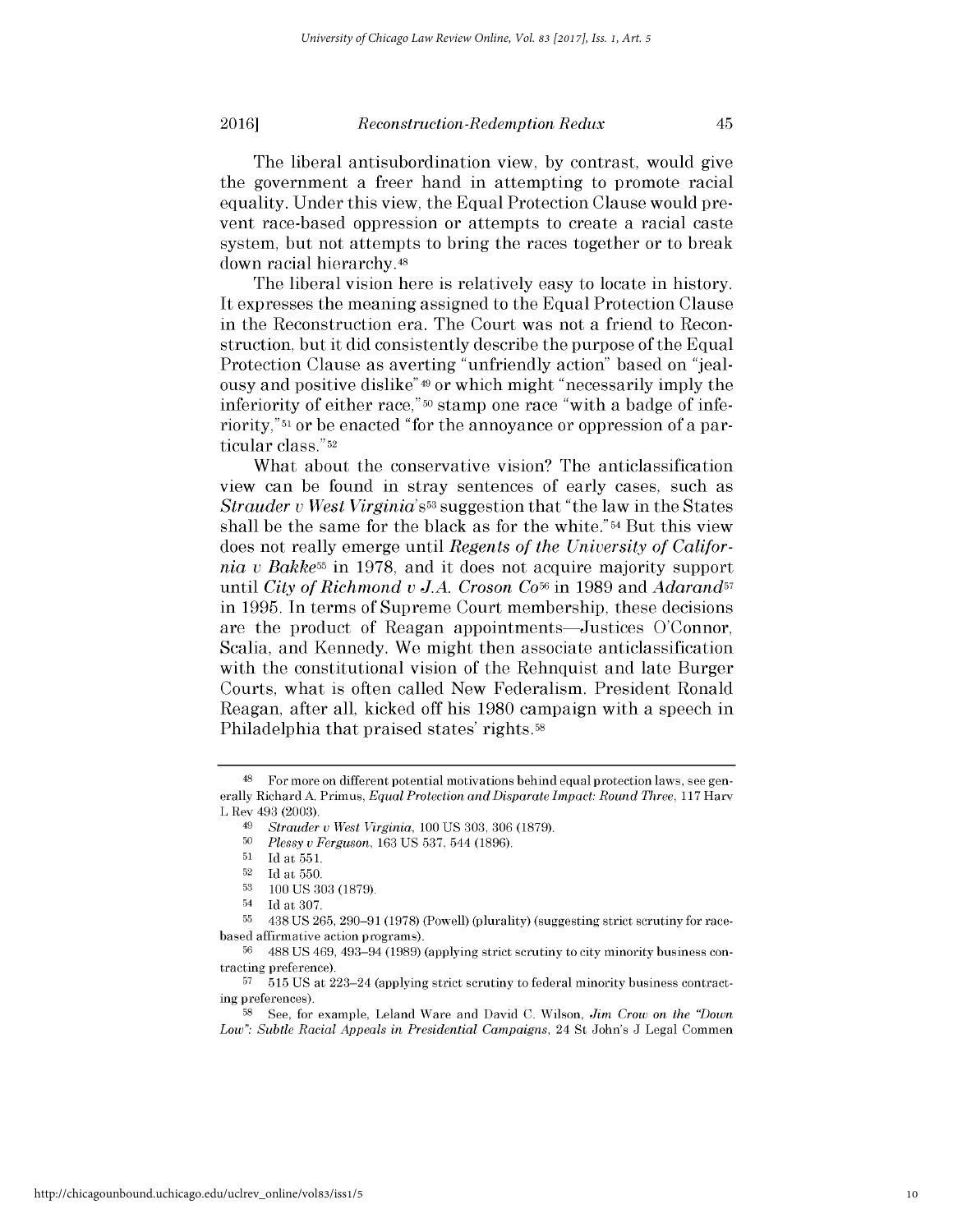# *The University of Chicago Law Review Online* 46 **[83:36**

But there's also another place *to* look, starting with the historic antagonist of the Reconstruction vision. Reconstruction met opposition-from the Supreme Court, from congressional Democrats, and from organizations like the Ku Klux Klan. Reconstruction failed-the North lacked the political will to maintain a military presence in the South, and after the Compromise of **1877,** Reconstruction yielded to "Redemption." 59The black Reconstruction governments were overthrown **by** force, black voting rights were curtailed, and for nearly one hundred years the Constitution's promise of equality meant almost nothing.

Then came the Second Reconstruction—the civil rights movement. **A** social movement for equality challenged the status quo. It received support from federal antidiscrimination laws and Warren Court decisions that expanded federal power and imposed new limits on the states. (Notably, these cases continued the Reconstruction antisubordination understanding of equal protection: the most famous example, *Brown,* invalidated school segregation at least in part on the grounds that it "is usually interpreted as denoting **...** inferiority."60) And it changed the status of blacks in American society.

It is not surprising that the Second Reconstruction was met with a reaction. It is perhaps more surprising that this reaction is commonly called the New Federalism.<sup>61</sup> Many of the Rehnquist Court decisions restricting federal power do, of course, invoke federalism.62 But federalism exists in our constitutional history not just as an independent doctrine created **by** the Constitution and existing at the Framing. It comes to prominence in a particular context—notably, opposition to Reconstruction and to the raceequality decisions of the Warren Court. And Reagan's appeal to states' rights invokes this particular context more strongly than it does the Framing. The Philadelphia where he delivered his **1980** speech was not the Framers' Philadelphia, Pennsylvania,

**<sup>299, 310-11 (2009)</sup>** (suggesting that Reagan's use of the phrase "states' rights" was code for "resistance to desegregation efforts").

**<sup>59</sup>Id** at **308.**

*<sup>60</sup>Brown,* 347 **US** at 494.

**<sup>61</sup>See,** for example, Allison H. Eid, *Federalism and Formalism,* 11 Wm **&** Mary Bill Rts **J 1191, 1196-98 (2003).**

**<sup>62</sup> See,** for example, *New York u United States,* **505 US** 144, 149 **(1992)** ("The constitutional question [here] consists of discerning the proper division of authority between the Federal Government and the States.").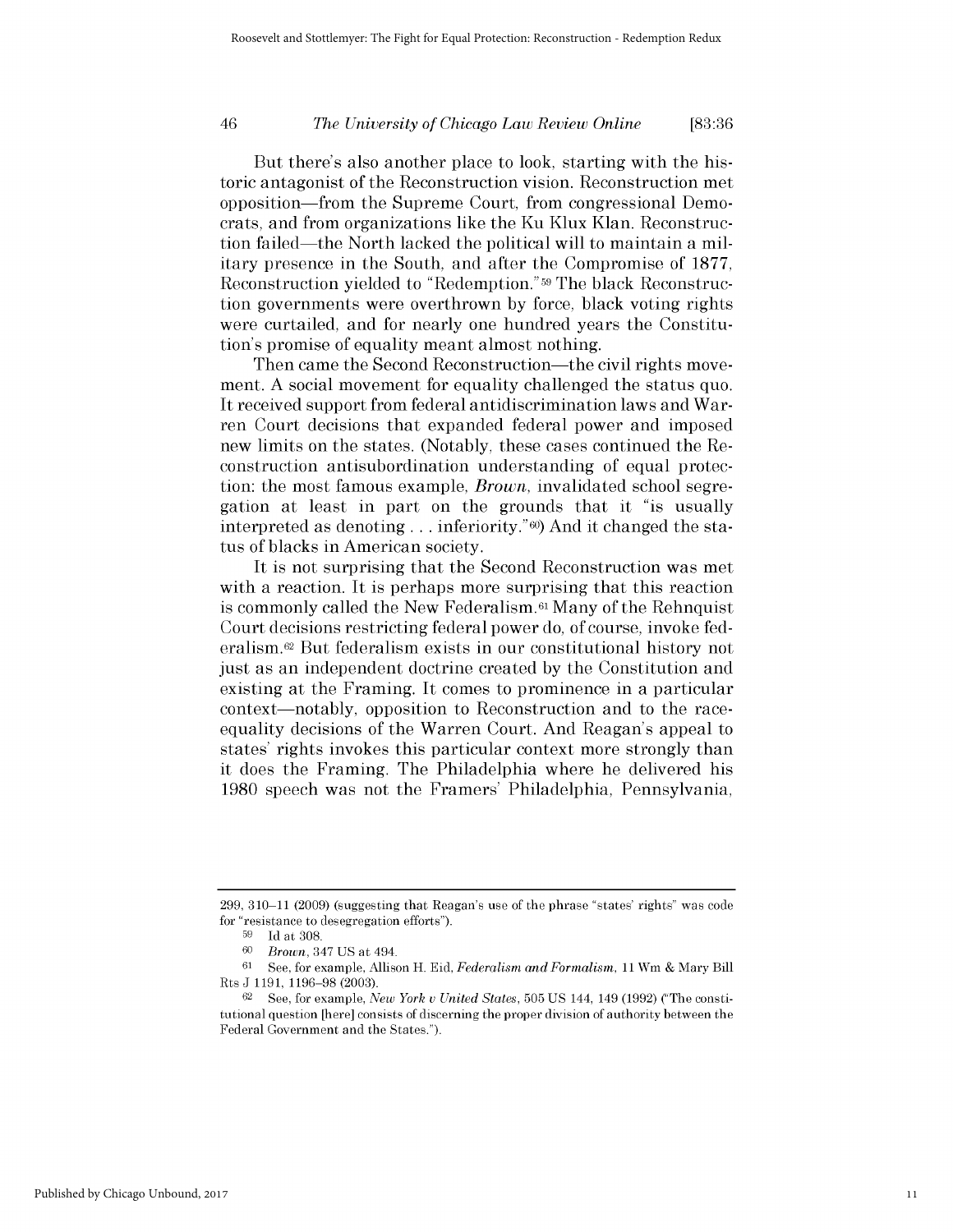but Philadelphia, Mississippi, perhaps most famous for the 1964 murder of civil rights workers **by** Klan members.63

**If** we look at the work of New Federalism, we see a very uneven distribution of results. There are some relatively minimal restrictions on the federal commerce power.64 There are very substantial restrictions on Congress's ability to enforce the Fourteenth and Fifteenth Amendments.<sup>65</sup> And there is a more or less total reinterpretation of the Equal Protection Clause itself.<sup>66</sup> This is not a jurisprudence addressed generally to the federal-state balance. It is the Reconstruction Amendments that are being reinterpreted; it is Congress's power to enforce those amendments that is being cut back. This movement looks less like a rebirth of Founding-era federalism than a Second Redemption reaction to the Second Reconstruction of the Warren Court.

One plausible way of looking at the struggle over the Equal Protection Clause and the composition of the Supreme Court, then, is as a continuation of the struggle between Reconstruction and Redemption. The Court pushed back against the first Reconstruction, in decisions like the *Slaughter-house Cases,67 the Civil*

**<sup>63</sup>**See Anthony Cook, *The Ghosts of 1964: Race, Reagan, and the Neo-conservative Backlash to the Civil Rights Movement,* 6 Ala CR-CL L Rev **81, 89-90 (2015).**

<sup>64</sup>See, for example, *National Federation of Independent Business v Sebelius,* **132 S** Ct **2566, 2578-79** (2012) ("Our permissive reading of [the Commerce Clause] is explained in part **by** a general reticence to invalidate the acts of the Nation's elected leaders."); *Gon*zales *v Raich*,  $545 \text{ US } 1$ ,  $15-19$  (2005) (concluding that Congress's ability to regulate intrastate marijuana sales is "squarely within Congress' commerce power"); *United States <sup>v</sup> Morrison,* **529 US 598,** 618 (2000) ("The regulation and punishment of intrastate violence that is not directed at the instrumentalities, channels, or goods involved in interstate commerce has always been the province of the States."); *Printz v United States,* **521 US 898, 922-23 (1997)** (concluding that the Commerce Clause does not permit Congress to impede the police powers of the states); *United States v Lopez,* 514 **US** 549, 558-61 **(1995)** (explaining the evolution of the Court's Commerce Clause jurisprudence and noting its broad scope); *New York,* **505 US** at 156-59 ("The Court's broad construction of Congress' power under the Commerce **. ..** Clause[] has **. ..** been guided **... by** the Constitution's Necessary and Proper Clause.").

**<sup>65</sup>See,** for example, *Shelby County, Alabama v Holder,* **133 S** Ct 2612, **2628-30 (2013)** (striking down part of the Voting Rights Act and noting that the Fifteenth Amendment "is not designed to punish for the past"); *Morrison,* **529 US** at **619-22** (concluding that Congress did not have the authority to enact the Violence Against Women Act because the Fourteenth Amendment does not apply to private actors); *City of Boerne v Flores,* **521 US 507, 516-20 (1997)** (concluding that Congress did not have the authority to enact the Religious Freedom Restoration Act under the Fourteenth Amendment).

**<sup>66</sup>** Compare *Brown,* 347 **US** at 493 (interpreting the Fourteenth Amendment to require the state to make opportunities "available to all on equal terms"), with *Parents Involved,* **551 US** at 746 ("It [is] not the inequality of the facilities but the fact of legally separating children on the basis of race [that is] a constitutional violation.").

**<sup>67</sup>77 US 273, 297-98 (1869)** (narrowing the scope of the Fourteenth Amendment's Privileges and Immunities Clause).